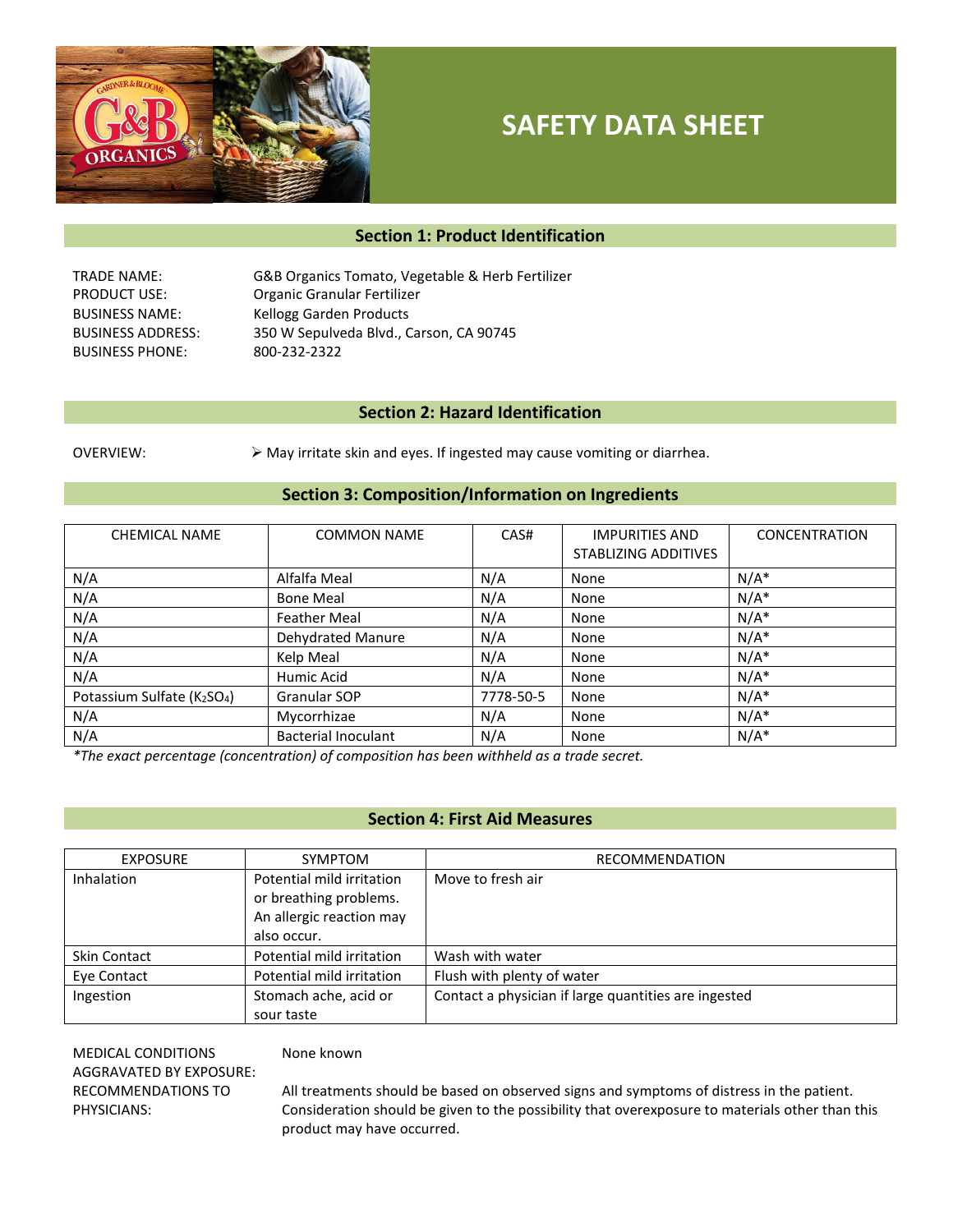# **Section 5: Fire-Fighting Measures**

| <b>SUITABLE</b>              | J. |
|------------------------------|----|
| EXTINGUISHING MEDIA:         | dı |
| UNSUITABLE                   | N١ |
| EXTINGUISHING MEDIA:         |    |
| UNUSUAL FIRE AND             | Tł |
| <b>FXPLOSION HAZARDS:</b>    |    |
| HAZARDOUS                    | Tł |
| COMBUSTION                   |    |
| PRODUCTS:                    |    |
| <b>SPECIAL FIRE FIGHTING</b> | In |
| <b>PROCEDURES:</b>           | ે  |

se fire extinguishing materials appropriate for surrounding fire including water spray (for cooling), ry extinguishing media, carbon dioxide, foam. o known unsuitable extinguishing media

his product has no unusual fire or explosion hazards.

his product has no hazardous combustion products.

Incipient fire responders should wear eye protection. Structural firefighters must wear Selfontained Breathing Apparatus and full protective equipment. Isolate materials not yet involved in the fire and protect personnel. Move containers from fire area if this can be done without risk; otherwise, cool with carefully applied water spray. If possible, prevent runoff water from entering storm drains, bodies of water, or other environmentally sensitive areas.

#### **Section 6: Accidental Release Measures**

| PERSONAL           | Wear mask to avoid excessive dust inhalation.                                                  |
|--------------------|------------------------------------------------------------------------------------------------|
| PRECAUTIONS:       |                                                                                                |
| EMERGENCY          | None                                                                                           |
| <b>PRECAUTIONS</b> |                                                                                                |
| ENVIRONMENTAL      | Prevent from entering storm drains, bodies of water, or other environmentally sensitive areas. |
| <b>PRECAUTIONS</b> |                                                                                                |
| CONTAINMENT/CLEAN- | Pickup material for reuse, recycling or disposal.                                              |
| UP MEASURES:       |                                                                                                |

# **Section 7: Handling and Storage**

| HANDLING:                                                | Handle in accordance with good industrial hygiene and safety practices. Avoid breathing dust and<br>wash hands after handling.                                                                                                     |
|----------------------------------------------------------|------------------------------------------------------------------------------------------------------------------------------------------------------------------------------------------------------------------------------------|
| STORAGE:                                                 | Store in a dry area out of reach of children and animals. Whenever possible, store at temperatures<br>less than 80°F. Maintain moisture levels at 30%-40% with water spray to prevent dust and possible<br>fire hazard conditions. |
| INCOMPATIBLE<br><b>MATERIALS OR IGNITION</b><br>SOURCES: | None known.                                                                                                                                                                                                                        |

# **Section 8: Exposure Controls/Personal Protection**

| <b>ENGINEERING</b><br>MEASURES/CONTROLS<br>PERSONAL PROTECTIVE<br>EQUIPMENT: | Use local exhaust ventilation to control airborne dust.                                                                                      |
|------------------------------------------------------------------------------|----------------------------------------------------------------------------------------------------------------------------------------------|
| <b>RESPIRATORY:</b>                                                          | Disposable-type dust masks are recommended if dusty conditions exist. Respiratory protection is<br>generally not needed for normal handling. |
| EYE/FACE:                                                                    | Protective eye wear is usually not required for normal use.                                                                                  |
| HANDS:<br>SKIN/BODY:                                                         | As appropriate to minimize skin contact. If necessary, refer to U.S. OSHA 29 CFR 1910.138.<br>Gardening gloves are suggested                 |

**Section 9: Physical and Chemical Properties**